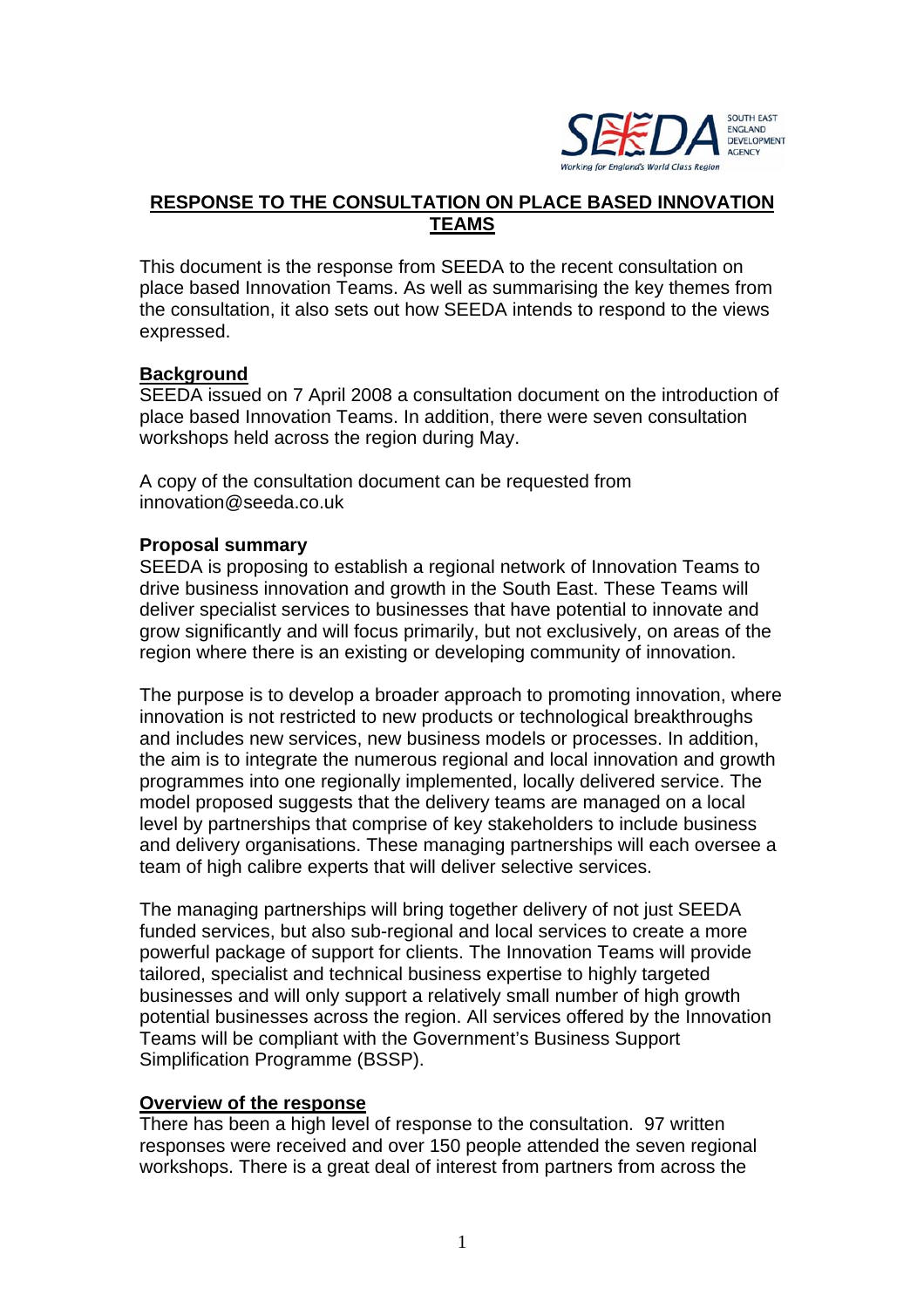region and SEEDA was pleased with the quality of responses from a wide range of stakeholders, including local authorities, strategic partnerships, business organisations, universities, business link providers, practitioners from existing programmes and suppliers.

The high level of response reflects the unanimous agreement that stimulation and support of innovation and growth are essential priorities for the South East economy. Overall, support for the proposed model as the means to address this priority was very high, with 87% of respondents supporting the proposal in principle. Only 11% had significant reservations and just 2% opposed the proposal in principle

There was a very rich mix of comments and suggestions, and these are reflected under the key themes set out below. Overall, the main issues where respondents were in support of the proposal were:

- The need to support innovative businesses and those with growth potential and to target services more effectively
- Simplifying the services available and making them easier to understand and access
- Giving the service a sub regional focus

The main issues on which respondents expressed concerns were:

- A need for greater clarity throughout the proposal
- Any new services should build on the success of existing offers (tempered with the need to make sure that there is change, not just a re-badge of existing services).
- Existing partnerships and other structures should be used where possible

## SEEDA response

The level of support is welcome and encourages SEEDA to move ahead and implement the proposals. However, there will be a number of changes to the proposal reflecting the responses in the consultation and these will be included in the full specification for the service to be published shortly.

# **Themes**

## *Innovation & Growth*

Respondents welcomed an approach that looked at innovation in its broadest terms – not just focused on new technology. However, it was felt that greater clarity was required about whether the proposal is about innovation or growth, or both.

# SEEDA Response

The proposed Teams will deal with both innovation and growth. Innovation is seen to be a means of unlocking the growth potential in the target businesses.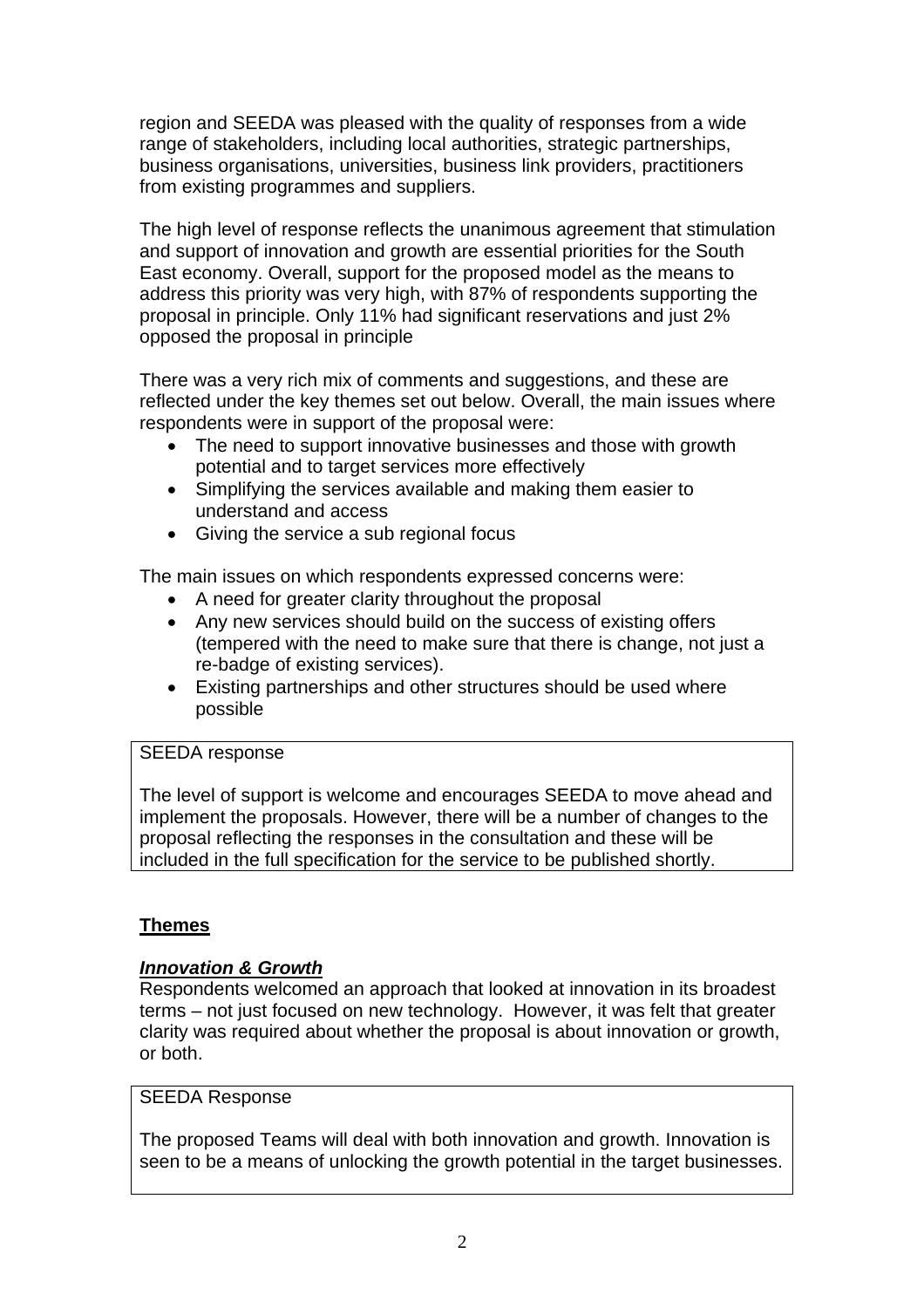The specification for the service will include a definition of innovation which will reflect the continuum running from a simple change in process all the way through to generating a new product from extensive research and development investment. It will also specify the growth potential of the target client firms, and this will reflect the definitions from the Business Support Simplification Programme.

# *Clients*

The need to focus on a small number of clients with the greatest growth and innovation potential was supported. It was agreed that this should range from the early stage start up companies through to larger businesses. The offer of the Teams will have to be highly differentiated in order to meet the diverse needs of this wide client range. Guidance is sought on how clients who fall outside this tightly targeted group might be assisted.

There was a range of views about whether the suggested target in the consultation document of about 200 clients for each team at any one time as too high or low. On the one hand, some argue that 200 is too low given the impact needed to meet Regional Economic Strategy (RES) targets. Others suggest that given the degree of intensity of support required, 200 may be too high. Feedback from the workshops in particular emphasised that the specification, contract and funding will determine which type of clients are prioritised, and the level of resources may also set limits on the numbers that can be dealt with.

Clarity is sought on how clients will be identified and the links to sectoral activity, which is regarded as important.

# SEEDA response

Further evidence will be supplied in the specification on the numbers of clients in the target client group across the region. An indicative regional target will be set out for the network of place based Teams. The network target will not simply be divided by the number of place based Teams - there will be a degree of local flexibility, to reflect the geographical make-up and local priorities. There will be scope for partnerships to propose higher or lower local targets than the mean, supported by local and sub regional evidence and the projected impact on outputs linked to the RES targets.

Teams will be invited to develop sectoral expertise, and to make this available to the network of Teams throughout the region. However, sector alone will not be used as a means to select clients. A basket of characteristics will be used to spot potential, based on experience and research, including a number of helpful suggestions received in the consultation.

Businesses who do not meet the tightly drawn criteria for the Teams will be referred to other relevant support through the core Business Link Information, Diagnosis and Brokerage (IDB) service.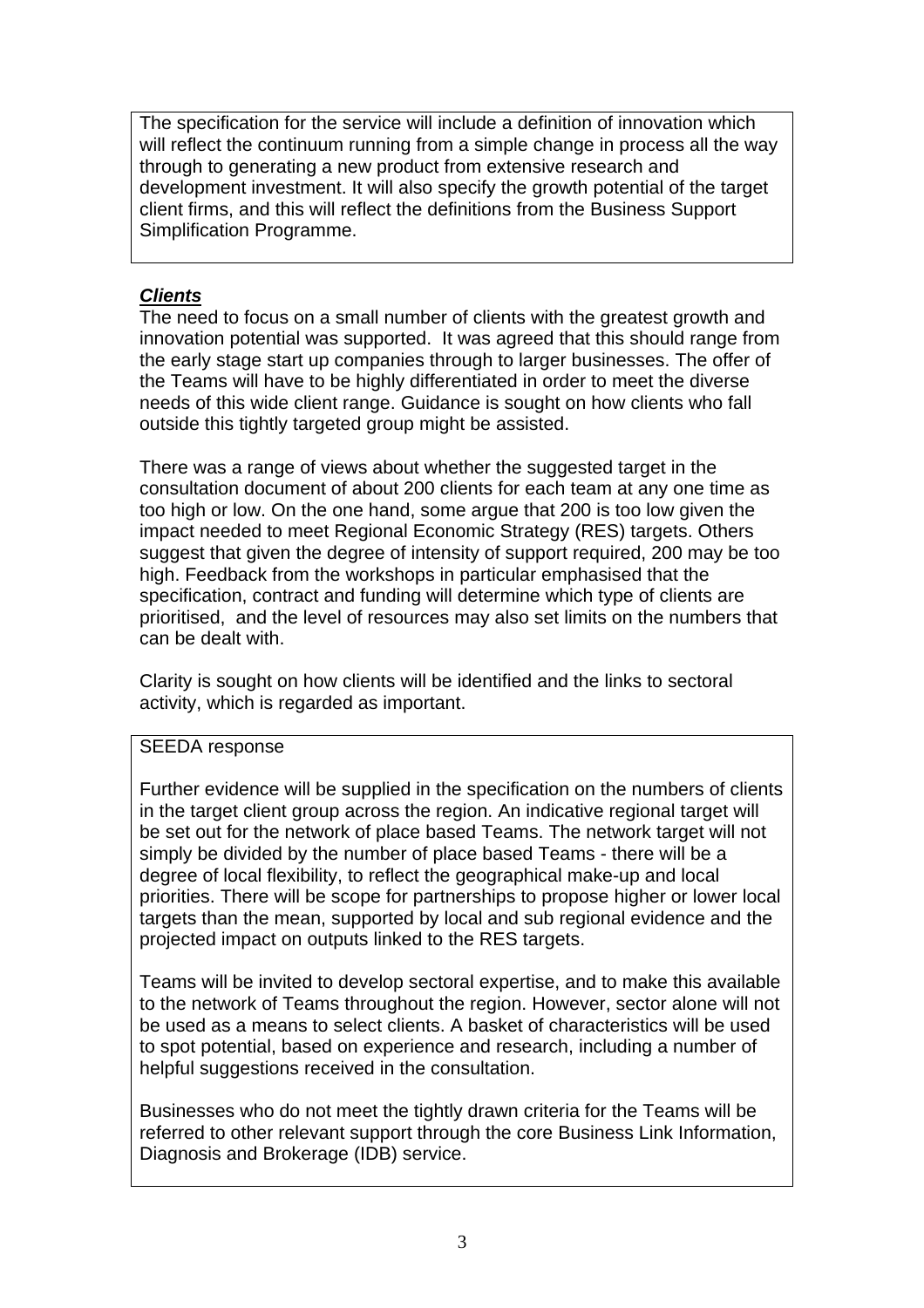## *Services*

There was a general consensus supporting creation of a coherent value added service for businesses with significant growth and innovation potential. However, there were comments that the exact nature of the service to be offered by the Teams is not clear, and as currently expressed appears complex. Simplicity is required for the clients, and for potential providers. Duplication with existing services should be avoided. However, the ongoing status of existing services – which will be closed or incorporated into the new Teams - needs to be set out clearly.

Some respondents felt there was a lack of clarity on whether the Teams are deliverers, brokers or account managers. In general managing the client relationship was thought to be very important, but there is concern about possible duplication between the Teams and Business Link.

No significant changes were requested to the list of services outlined in the consultation paper, although respondents at regional workshops were keen to understand how the services would link with the BSSP products. It was widely agreed that services must not be offered as a menu to be selected from but must be tailored to the needs of the individual business. Services must be demand rather than supply led.

Knowledge transfer facilitated via links between higher education and business, and between all organisations involved in innovation and growth should receive more emphasis. Generally, *connectivity* is underplayed.

There were many helpful suggestions about what other complementary services might be co-located with the Innovation Teams, or to which Teams should have easy access.

There was mixed feedback about the inclusion or otherwise of inward investment services in the Innovation Teams. Many felt that this function would be an artificial union and would ultimately diminish the focus of the Innovation Teams.

## SEEDA response

The specification will set out in detail the services to be delivered by the Teams, those that could be co-located with the Teams and those to which the Teams will only signpost or refer.

Teams will be expected to provide case management during engagement with a client and how this will link to Business Link and the planned regional client relationship management system will be set out in the specification.

The specification will also clarify which BSSP services will be delivered in their entirety by the Teams (ie SEEDA will not fund any other delivery channel); those which will be delivered in part by the Teams, and those to which the Teams will only signpost (subject to the national BSSP descriptions being available).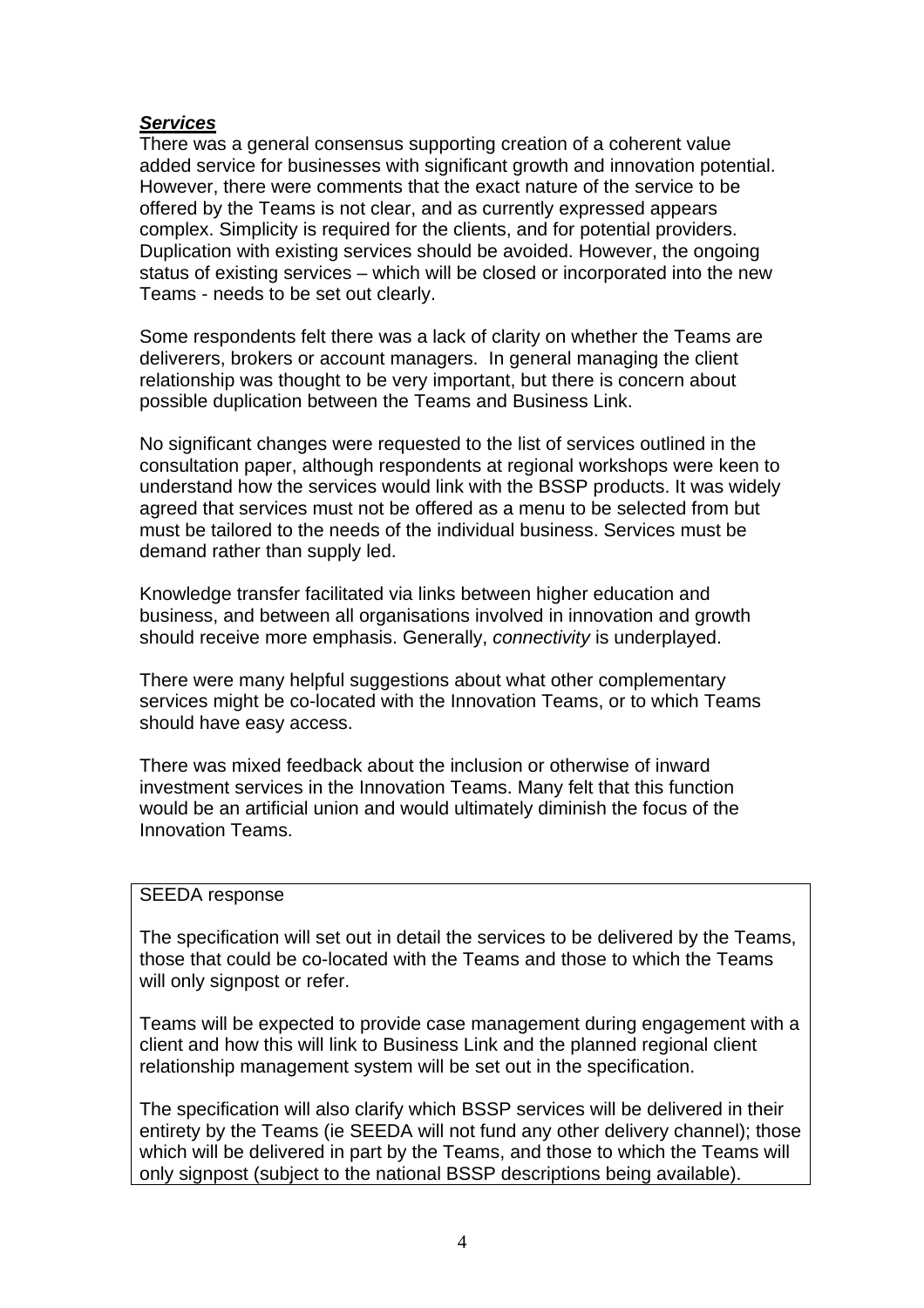Inward Investment will not be included in the core services offered by the Innovation Teams; however the Teams will be expected to work with their local economic development partners to ensure that high growth businesses that base themselves in the South East and meet the criteria for the Innovation Teams are supported and connected into the business community.

The impact on existing services is given in the section on implementation below and to some extent will be determined by the ongoing BSSP review.

# *Leverage*

It was agreed that a target of 20% leverage from other sources was realistic, but some respondents thought it would be a challenging target. However, there was some question as to what kind of contributions were sought as leverage – funding, other services, support in kind or fees from clients.

# SEEDA response

The specification will clarify that leverage in this context is related to the ability of the partnership to bring additional services and support to the table, not necessarily 20% additional funding. It demonstrates the commitment local partners have to the programme and ensures that capacity is developed at local level. Client fees for services will not be included in the 20%.

# *Access, marketing and identity*

It was widely agreed that Business Link will have a vital role in providing an access channel to the Innovation Teams. There was some concern that there might be confusion between the role of Business Link and the Teams.

There was a spread of views about the degree to which Business Link would provide all the client flow for the Teams, and the degree to which the Teams themselves would have to recruit their own clients. There was strong agreement that the Teams would have to link carefully to a wide range of existing service providers who might be expected to have existing clients who ought to be referred to the Innovation Teams.

Respondents understood that the new Teams will have to be compliant with the national BSSP guidelines on branding and marketing. There were differing opinions on whether the Teams themselves should have a prominent brand, whether this should be regional or local, and the degree to which a recognisable brand is important to clients. It was recognised that the Teams would need an identity that makes sense to businesses – if not a brand.

## SEEDA response

Business Link will be the primary, but not the only, access channel. Public money will not support any other access channel.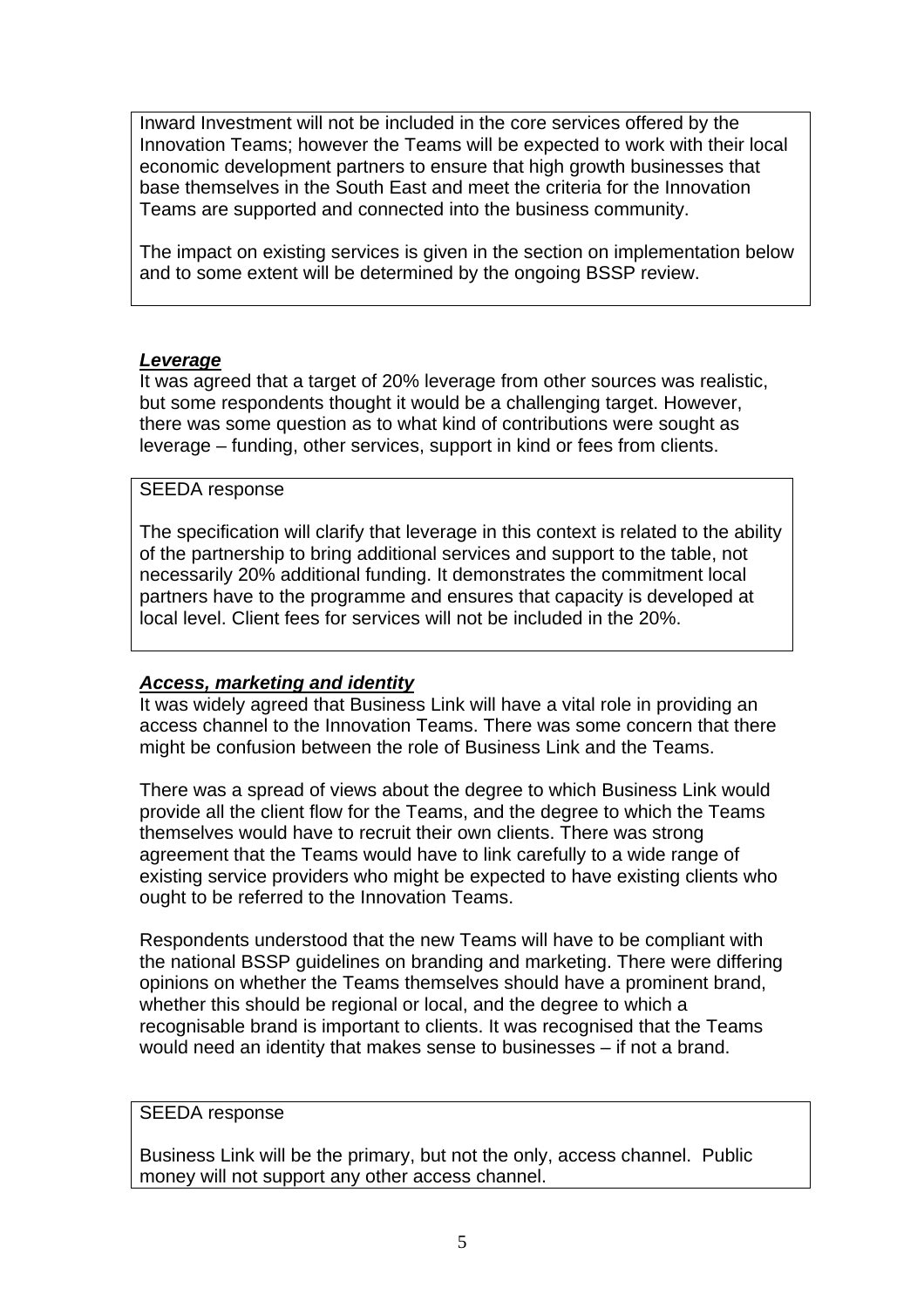Innovation Teams will be expected to raise awareness of innovation and growth and to make effective connections between all partners working with innovative and growing businesses so that a network of collaborative organisations and mutual referral is formed.

As part of BSSP, Business Link is further developing its Information, Diagnosis and Brokerage (IDB) service. The role of Business Link is to provide the primary access channel to publicly funded business support and to broker on to the deliverers of the support. How this will relate to the role of the Innovation Teams will be set out clearly in the specification.

As soon as the BSSP guidance on marketing and branding is issued it will be made available. The *services* delivered by the Innovation Teams will not carry any other names or brands. It remains to be seen whether the identity of the delivery organisation will be allowed alongside the BSSP brand on marketing material for the services. The decision on the name and branding of the Teams will await that quidance. Note that "place based innovation teams" is currently just a working title. Guidance to date indicates that the name of a delivery organisation should simply describe what the organisation is there to do. Proposed names / descriptors for the Teams will be tested with the business community.

## *Governance Structures*

There was broad support for the proposal that the Innovation Teams should be directed by managing partnerships comprising all the organisations in the locality who are involved in supporting innovation and business growth. The suggested list of organisations was generally welcomed, including, for most respondents, the important role of local authorities as key partners in the managing partnership.

The non-prescriptive nature of the proposal from SEEDA was welcomed. Most respondents preferred that the partnerships would be based on existing structures, and there were many suggestions for which these could be.

Respondents raised a number of issues that need to be dealt with:

- The role of the managing partnership must be clarified. Some saw them as managing a commissioning or subcontracting function; others seeing them as strategic; and others as the employers and directors of the service
- The involvement or otherwise in the partnerships of organisations which might be involved in delivery
- Balancing representation of all interested parties with creating cumbersome arrangements
- Avoiding dominance by one party
- Whether there is a need for business representation
- Avoiding bureaucracy and adding a layer to the hierarchy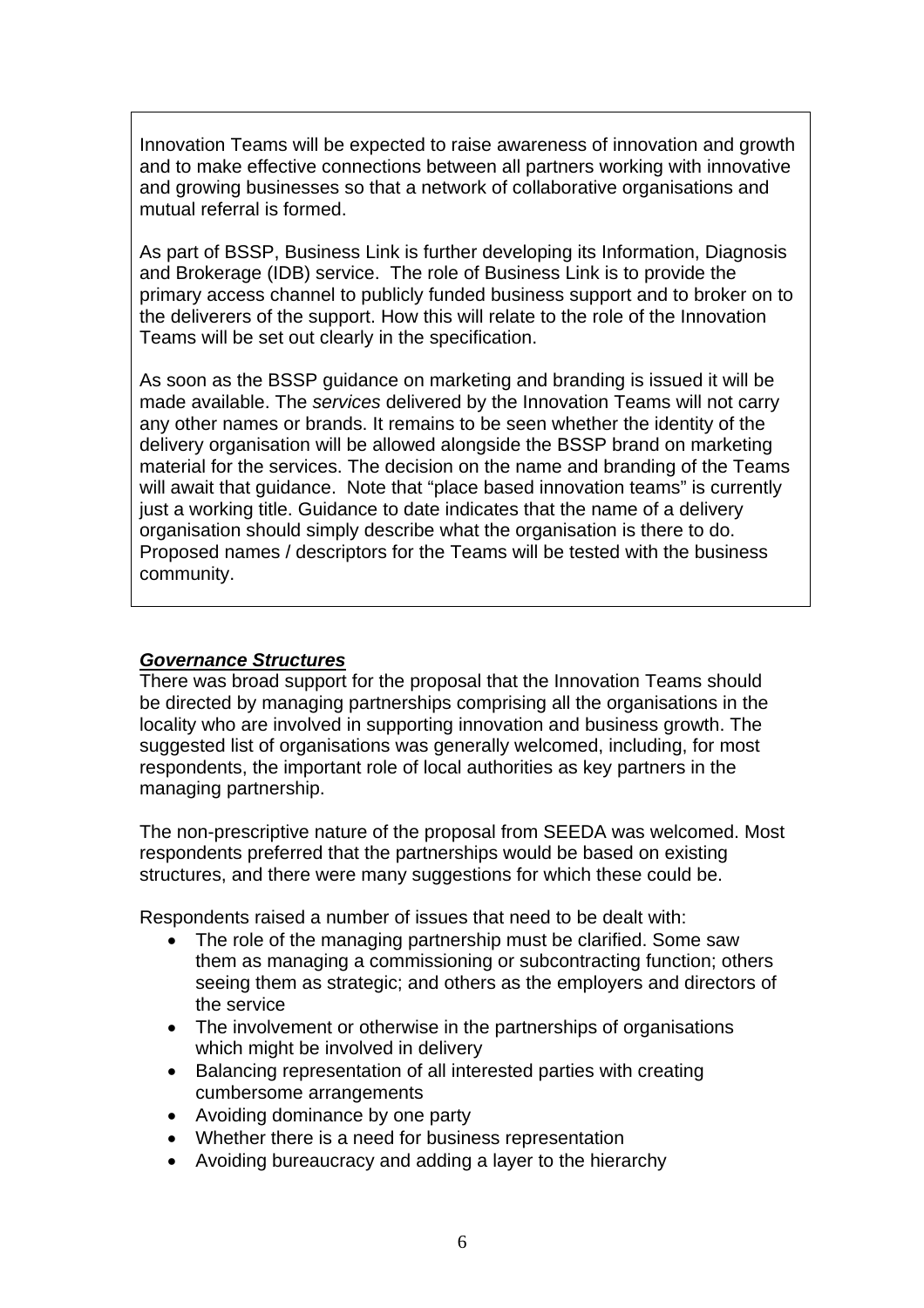# SEEDA Response

The role of the managing partnership will be set out in detail in the specification. However, partnerships will be expected to have direct control of the services delivered.

The form the partnerships will take will be left open for partnerships to suggest, but where there is an existing effective partnership already in place that can provide the right governance this would be the preferred option, with minor adjustments if required. The specification will set out criteria that managing partnerships will have to satisfy and will provide examples of possible corporate governance structures.

# *Degree of local flexibility and regional collaboration*

The sub regional nature of the proposal was welcomed. There were questions about the degree to which the service will be identical throughout the region and how much flexibility will be allowed.

The response from the workshops in particular welcomed the principle of regional wide collaboration. Benefits of regional collaboration include:

- Provides SEEDA with information about the market to inform policy making
- **Provides a mechanism for the Innovation Teams to develop shared** solutions to common sub-regional issues
- **Maximise expertise, sharing knowledge and contacts**
- Ensures that clients have access to the best expertise and contacts from across the region
- Aggregate the "deal flow" of good propositions to take to the investment and corporate venturing / open innovation communities.
- Have maximum impact on the RES targets

A number of respondents suggested that making regional collaboration work effectively was a role for SEEDA, and it should be resourced appropriately.

# SEEDA Response

The core service will not vary across the region as the customer journey must be consistent and fit for purpose. Flexibility with the offer to clients comes in part from the services and support that is brought to the table by the local partners. Flexibility will also apply to where the targeting and emphasis is placed ( eg ratio of scalable micros to more mature SMEs, sectoral expertise)

To build and facilitate the regional collaboration between the Innovation Teams, a number of requirements will be built into the specification document to enhance the regional connectivity. SEEDA will make a commitment to ensure that resources will be available to facilitate these connections and joint activities and case working will be actively encouraged.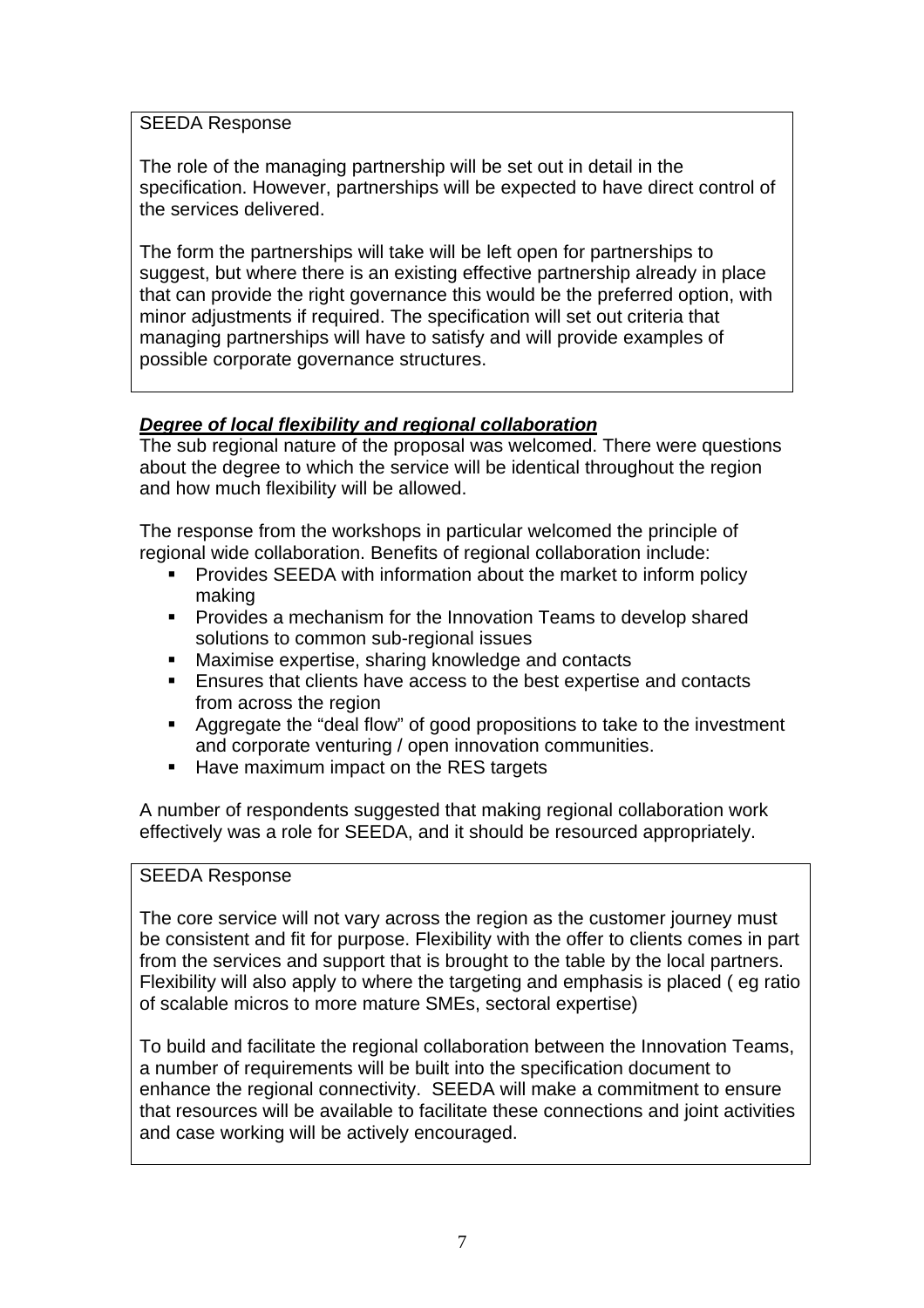# *Targets and Measurement*

A number of respondents asked about how the success of the Innovation Teams will be measured. This was partly to understand the overall purpose of the Teams, and the contribution to RES target delivery, but also because how the Teams are measured will determine where they will place their emphasis and priorities.

A number of respondents expressed concerns that target driven behaviour can be detrimental, and in particular mitigates against cross-referral of clients.

Some respondents also suggested that there should be targets that stimulate cross-regional collaboration.

#### SEEDA response

The specification will include the performance indicators that Innovation Teams will be measured by. These will reflect the standard Regional Development Agency tasking framework which seeks to measure attributes associated with business development and growth, and will be further influenced by the monitoring and evaluation requirements of the BSSP products which the Teams will deliver.

SEEDA will consider whether incentives for cross referral and regional collaboration can be built into the core requirements.

## *Geographical coverage*

Most respondents welcomed the proposal to focus Teams on sub regional areas. Most agreed that the Teams should be focused where there is evidence of existing innovation and growth and were there is likely to be a critical mass of potential clients. There were a number of questions about how the proposed areas had been selected and requests for clarification. There were many suggestions about which areas might successfully be the focus of a Team.

Within the proposed areas, there was a range of opinions about how Teams should be deployed to serve the area and where the focus should be. Some sub regions had a broad consensus, some had more diverse opinions.

There was concern that businesses with potential who are not located in these areas would miss out as services were pulled towards a main location.

## SEEDA Response

The specification will emphasise that the service will be open to any business, wherever located, which satisfies the criteria for growth and innovation potential. In practical terms Teams will need to be focused where there is a critical mass of businesses necessary to deliver the outcomes and the Team members must therefore reach out from these bases to support clients beyond the immediate business clusters. SEEDA accepts that this becomes more challenging in non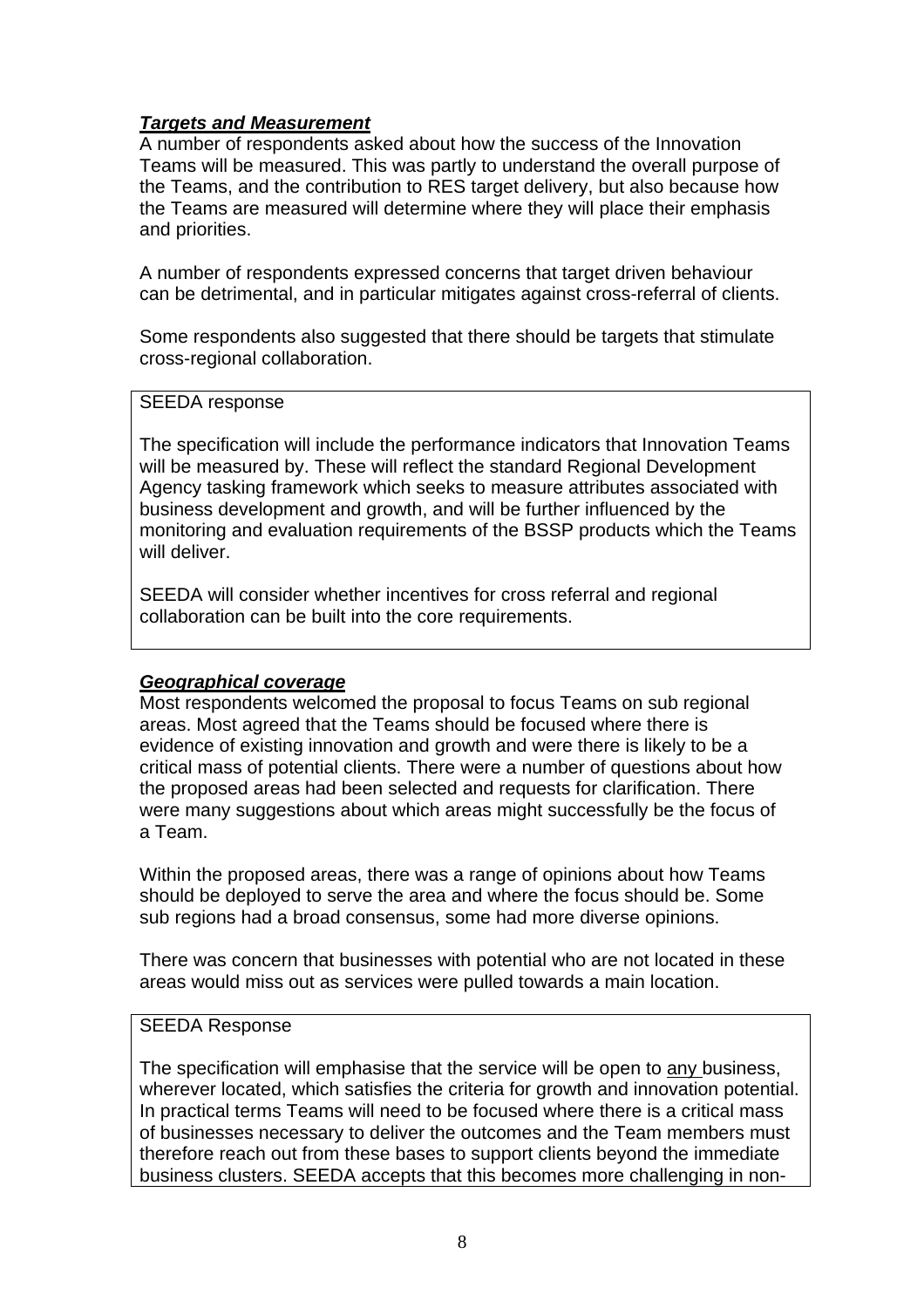homogenous and less dense areas and expects to see some models developed around Team members working from satellite bases.

From the opinions expressed, SEEDA believes there should be eight Teams. This provides a small enough number of Teams to operate effectively as a network with regional coverage whilst enabling each Team to be large enough to carry out the required activities. Each of these Teams will be expected to support companies that meet the innovation and growth criteria within one of eight sub-regional zones which have been identified through the consultation phase. The flexibility available locally is in the place or places within each zone where Team members will be based.

The first phase of implementation will include those zones were there is a strong enough consensus between partners about the operation and focus for the Team. The second phase will include those zones where a majority of partners suggested that more time would be helpful to build the required partnerships.

An outline zone map is attached in Annexe 1. Some local discussion, facilitated by the SEEDA Area teams, is continuing around the shape of the zones and the readiness of partners to proceed. Currently the following phasing for the eight zones is proposed with a Team in each zone supporting target clients.

Phase 1 zones (April 2009) West Surrey & North East Hampshire Buckinghamshire & Milton Keynes Berkshire & Basingstoke South & Mid Hampshire & Isle of Wight

Phase 2 zones (October 2009) Kent & Medway East Surrey & West Sussex East Sussex & Brighton and Hove Oxfordshire

# *Implementation*

## **Transition of Services**

Respondents asked for greater clarity from SEEDA on the relationship between the new Innovation Teams and the existing resources and services that exist in localities and which programmes would come to an end.

## SEEDA response

SEEDA will be communicating with those bodies that hold contracts for services that will cease or will be delivered in future through the Teams. Some of the programmes are regional and some local. SEEDA will terminate contracts (or some contracts will naturally come to an end) between April 2008 and October 2009.